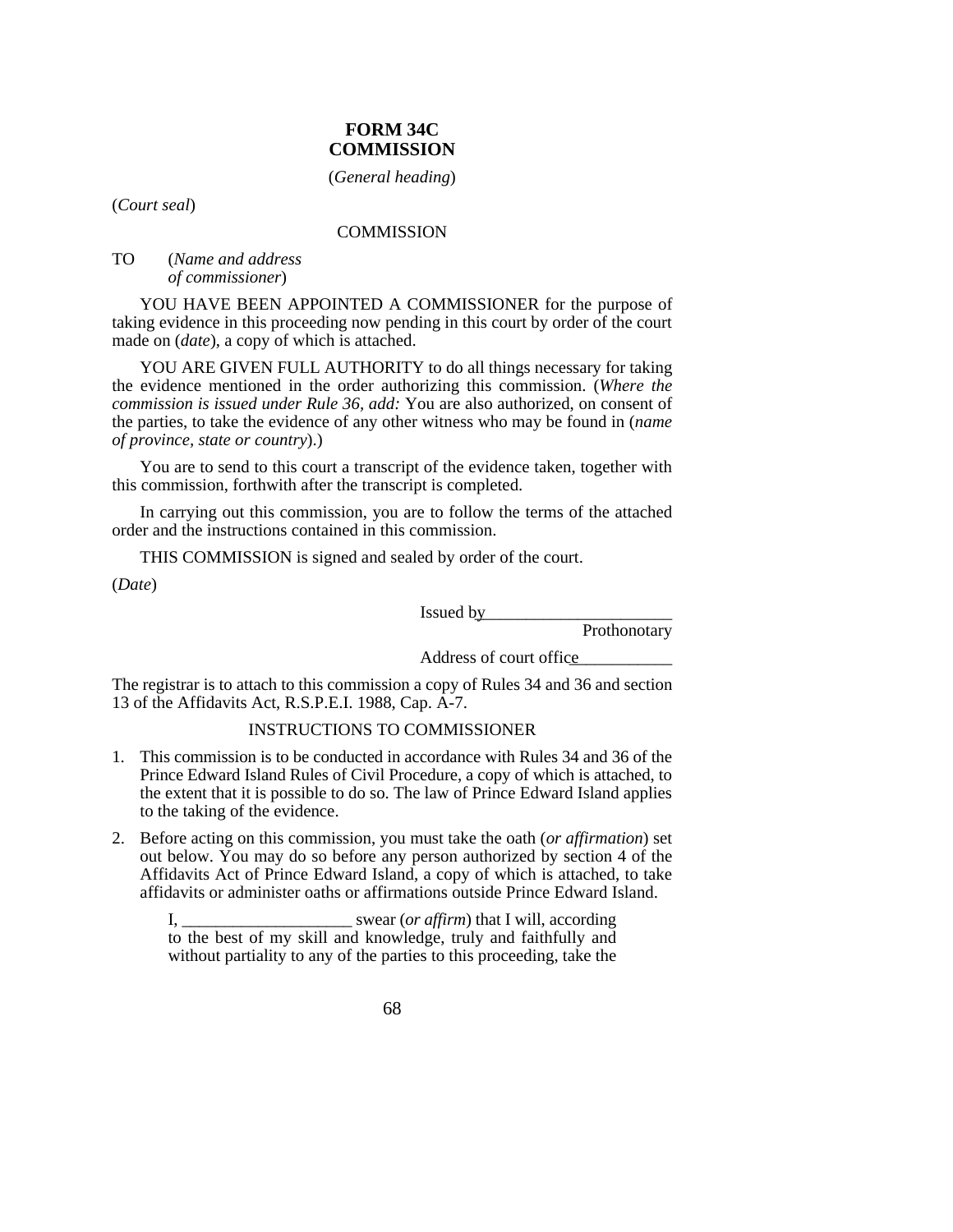evidence of every witness examined under this commission, and cause the evidence to be transcribed and forwarded to the court. (*In an oath, conclude: So help me God.*)

Sworn (*or* Affirmed) before me at  $\frac{\text{of}}{\text{of}}$  in the Province of \_\_\_\_\_\_\_\_\_\_\_\_\_\_\_, on (*date.*)

> \_\_\_\_\_\_\_\_\_\_\_\_\_\_\_\_\_\_\_\_\_\_\_ (*Signature of commissioner*)

\_\_\_\_\_\_\_\_\_\_\_\_\_\_\_\_\_\_\_\_\_\_\_\_\_\_\_\_\_\_\_\_\_ (*Signature and office of person before whom oath or affirmation is taken*)

- 3. The examining party is required to give the person to be examined at least days notice of the examination and, where the order so provides, to pay attendance money to the person to be examined.
- 4. You must arrange to have the evidence before you recorded and transcribed. You are to administer the following oath (*or affirmation*) to the person who records and transcribes the evidence:

You swear (*or affirm*) that you will truly and faithfully record and transcribe all questions put to all witnesses and their answers in accordance with the directions of the commissioner. (*In an oath, conclude: So help you God.*)

On consent of the parties, or where the order for this commission provides for it, the examination may be recorded by videotape or other similar means.

5. You are to administer the following oath (*or affirmation*) to each witness whose evidence is to be taken:

You swear (*or affirm*) that the evidence to be given by you touching the matters in question between the parties to this proceeding shall be the truth, the whole truth, and nothing but the truth . (*In an oath, conclude: So help you God.*)

6. Where a witness does not understand the language or is deaf or mute, the evidence of the witness must be given through an interpreter. You are to administer the following oath (*or affirmation*) to the interpreter.

You swear (*or affirm*) that you understand the language and the language in which the examination is to be conducted and that you will truly interpret the oath (*or affirmation*) to the witness, all questions put to the witness and the answers of the witness, to the best of your skill and understanding. (*In an oath, conclude: So help you God.*)